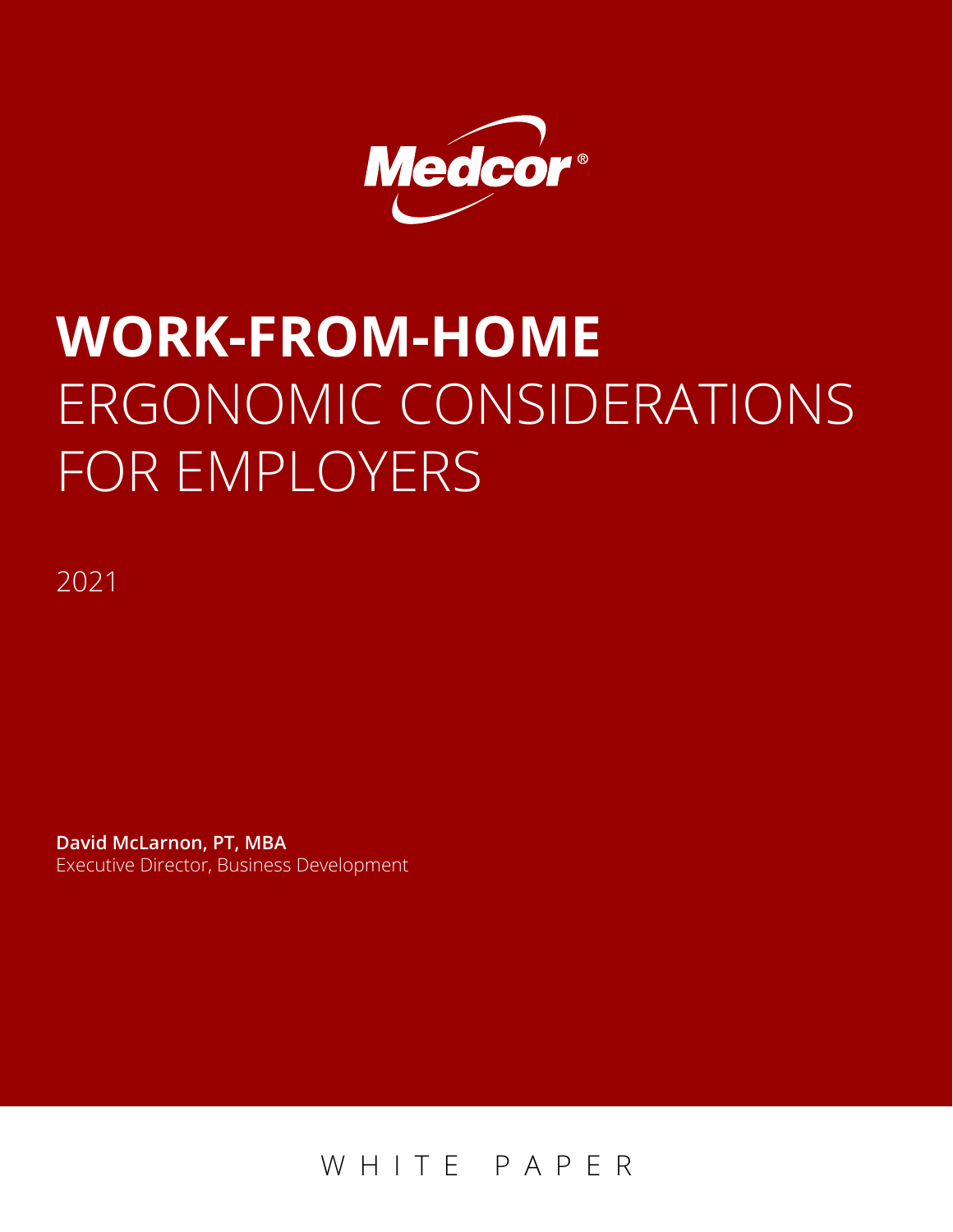# **ERGONOMIC ISSUES WITH WORK FROM HOME**

The COVID-19 pandemic has fundamentally transformed the work lives of many people from office-based locations to work-from-home (WFH) scenarios. According to Upwork, as of December 2020, 41.8% of the American workforce was working remotely.<sup>1</sup> A recent Gallup Poll shows that number hasn't changed much, with 45% of full-time workers working remotely in some capacity during the month of September 2021. It seems that remote work, whether it's full-time or hybrid, is here for a while: "61% of remote workers say they anticipate working hybrid for the next year and beyond; 27% expect to be fully remote."<sup>2</sup>

Working from home has led to many employees to adopt unconventional spaces such as kitchen tables or sofas for their workstations. But not all environments are ergonomically designed to support remote office work, and poor ergonomics can lead to the development of work-related musculoskeletal disorders (WRMSDs). The Centers for Disease Control and Prevention (CDC) tells us that "Musculoskeletal disorders (MSDs) are injuries or disorders of the muscles, nerves, tendons, joints, cartilage, and spinal discs. Workrelated musculoskeletal disorders (WRMSD) are conditions in which: 1) The work environment and performance of work contribute significantly to the condition; and/or 2) The condition is made worse or persists longer due to work conditions."<sup>3</sup>

Examples of MSDs include:

- Ligament sprains, and muscular strains
- Back pain
- Carpal tunnel syndrome

The CDC also tells us: "WRMSDs are associated with high costs to employers such as absenteeism, lost productivity, and increased healthcare, disability, and worker's compensation claims costs." The 2021 Workplace Safety Index by Liberty Mutual, which highlights the top ten causes of disabling workplace injuries, ranks "awkward postures" (including bending, reaching, twisting, climbing, crawling, kneeling, sitting, standing, walking, and running) as fifth on the list, bearing \$4.71 billion in costs per year and 8% of the injury burden, and "repetitive motion injuries from microtasks" as tenth on the list, costing \$1.66 billion annually and 2.8% of the injury burden.4

**Employers can improve their employees' safety and health and improve their company's financial performance by addressing the ergonomic risks incumbent with work-from-home scenarios, which can address hazards from both "awkward postures" and "repetitive motions."**

## **EMPLOYER RESOURCES**

There are many resources available to employers with guidelines for both prevention and remediation of WRMSDs.

**OSHA and NIOSH provide resources to assist safety managers regarding the standards and guidelines related to the prevention of WRMSDs and is beneficial prior to beginning worksite analyses or taking corrective actions.**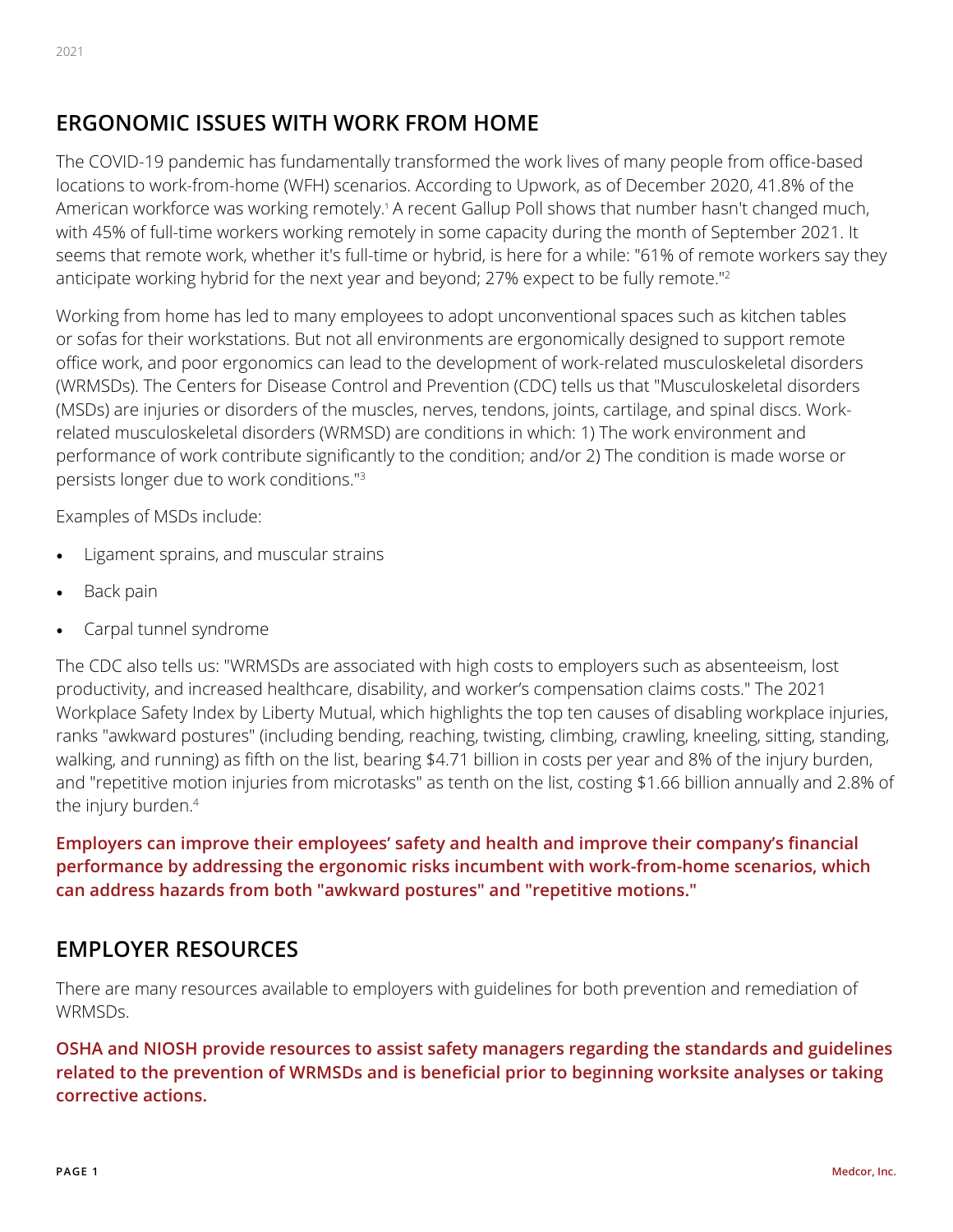OSHA provides multiple industry-specific guidelines that address posture, workstations, and work processes.5

**NIOSH published a useful resource,** *[A Primer on Workplace Evaluations of Musculoskeletal Disorders](https://www.cdc.gov/niosh/topics/ergonomics/ergoprimer/default.html)*. This publication addresses the steps necessary to prevent WRMSDs.<sup>6</sup>

### **WORK-FROM-HOME WORKSTATION ASSESSMENT**

**Company safety managers, or consultants, can evaluate at-home workstations to assess whether they expose workers to increased WRMSD risks.** OSHA provides an ergonomic checklist to perform an assessment and make appropriate workstation modifications. Other sources of helpful information during the assessment phase include incident reports, workers' compensation claims reports and employee complaints.

An observational review in which employees are assessed while working will provide useful information tasks producing pain or discomfort and equipment that is less than optimal. These reviews are often performed by medical and rehab providers (physicians, nurse practitioners, physician assistants, physical therapists, occupational health technicians) and safety professionals including certified professional ergonomists. These reviews may be conducted remotely through videoconferencing.

Once these data have been collected and analyzed corrective actions can be implemented. Many of these may be simple adjustments that improve posture and positioning, alternating standing and sitting and periodic stretching of symptomatic body parts.

**Some hazards can only be eliminated through equipment (i.e., desks, chairs, keyboards, mouses, earphones, etc.).** Employers should consider developing a list of approved equipment for lending or purchase for those employees that require these modifications.

# **CONCLUSION**

Many companies were not prepared for the WFH requirements created by the COVID-19 pandemic. This left many workers on their own to set up at-home workstations. Recent survey data suggests that the WFH and hybrid models may include a significant number of employees for many years if not permanently. **Employers can improve employee safety and health and protect their financial results by understanding the WRMSD risks the WFH model presents and eliminating these sources of injury. This objective may require revisions to employers' EH&S policies and procedures with regards to the safety of these employees.**